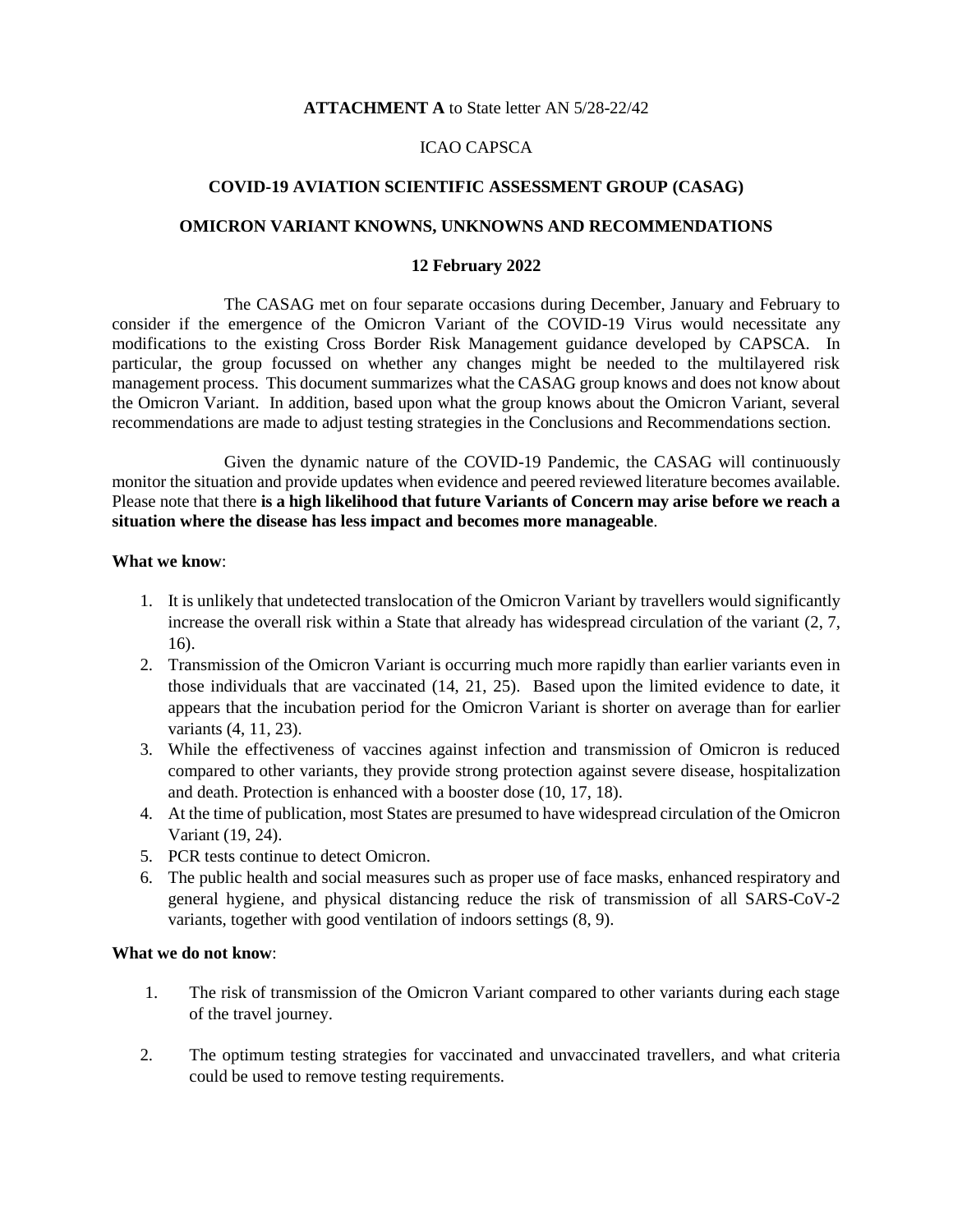- 3. Whether the performance of any test is significantly different when testing for the Omicron Variant. The sensitivity of the Ag-RDT in detecting Omicron is still under investigation.
- 4. The risk of infected vaccinated people passing the Omicron Virus to others. There is limited information on this risk but there is some evidence that a vaccinated person will be less likely pass the virus on to others.
- 5. The duration of protection from vaccines or prior infection.

# **Conclusions and Recommendations**:

Considering the lessons learned from the COVID-19 Delta Variant and the emergence of the Omicron Variant, **CASAG reiterates the importance of implementing an effective multi-layered risk management strategy as outlined in the ICAO** *Cross Border Risk Management Manual* **(Doc 10152)**. Emphasis should be placed on vaccinations, masking, and testing.

Based upon the evidence available as of the publication of this document concerning the emergence of the Omicron Variant, CASAG recommends that States consider the following in adjusting their existing COVID-19 testing strategies:

- $\checkmark$  Pre-departure testing has limited capability to reduce the risk of translocation given that travel may be during the incubation period.
- $\checkmark$  Depending on the epidemiological situation at the origin and destination, States may consider post-arrival testing in conjunction with self-isolation or quarantine, pending the results of the tests, as a strategy to mitigate the risk of translocation.
- $\checkmark$  Pre-departure testing may still be considered an effective layer of a risk mitigation strategy for flight associated transmission of COVID-19. Tests should be done as close to departure time as possible. Antigen testing may be more appropriate as it can identify currently infectious travelers, provides results quickly and is less expensive.

## **References:**

- 1. Adamson, B. J., Sikka, R., Wyllie, A. L., & Premsrirut, P. K. (2022). Discordant SARS-CoV-2 PCR and Rapid Antigen Test Results When Infectious: A December 2021 Occupational Case Series. medRxiv.
- 2. Aleta, A., Hu, Q., Ye, J., Ji, P., & Moreno, Y. (2020). A data-driven assessment of early travel restrictions related to the spreading of the novel COVID-19 within mainland China. Chaos, Solitons & Fractals, 139, 110068.
- 3. Bekliz, M., Adea, K., Essaidi-Laziosi, M., Sacks, J. A., Escadafal, C., Kaiser, L., & Eckerle, I. (2021). SARS-CoV-2 antigen-detecting rapid tests for the delta variant. The Lancet Microbe.
- 4. Brandal, L. T., MacDonald, E., Veneti, L., Ravlo, T., Lange, H., Naseer, U., ... & Madslien, E. H. (2021). Outbreak caused by the SARS-CoV-2 Omicron variant in Norway, November to December 2021. Eurosurveillance, 26(50), 2101147.
- 5. Campbell Finlay, Archer Brett, Laurenson-Schafer Henry, Jinnai Yuka, Konings Franck, Batra Neale, Pavlin Boris, Vandemaele Katelijn, Van Kerkhove Maria D, Jombart Thibaut, Morgan Oliver, le Polain de Waroux Olivier. Increased transmissibility and global spread of SARS-CoV-2 variants of concern as at June 2021. Euro Surveill. 2021;26(24):2100509. <https://doi.org/10.2807/1560-7917.ES.2021.26.24.2100509>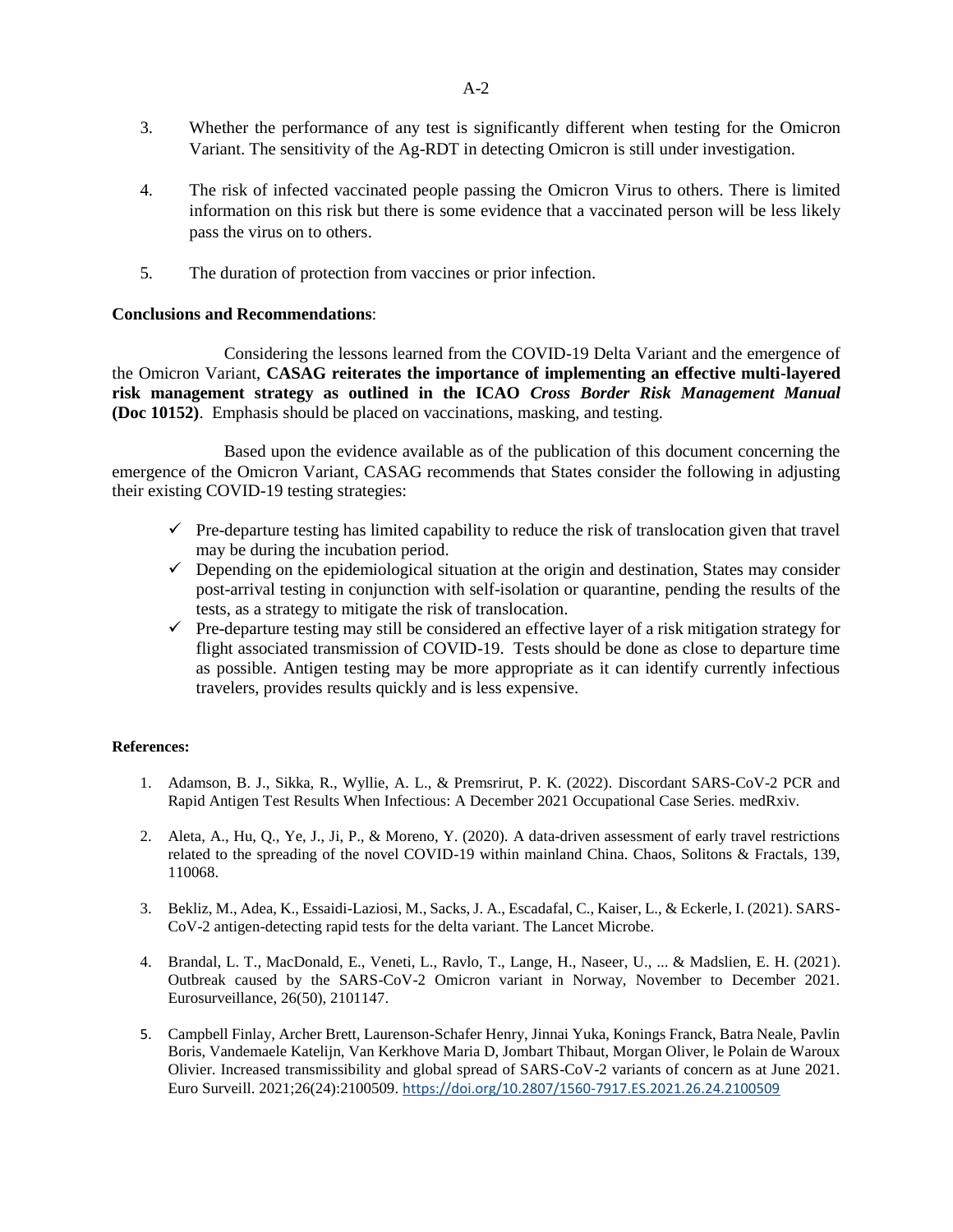- 6. CDC Interim Guidance for Antigen Testing for SARS-CoV-2. [https://www.cdc.gov/coronavirus/2019](https://www.cdc.gov/coronavirus/2019-ncov/lab/resources/antigen-tests-guidelines.html) [ncov/lab/resources/antigen-tests-guidelines.html.](https://www.cdc.gov/coronavirus/2019-ncov/lab/resources/antigen-tests-guidelines.html) (Updated Sept. 9, 2021; Accessed 19 November, 2021)
- 7. Chinazzi, M., Davis, J. T., Ajelli, M., Gioannini, C., Litvinova, M., Merler, S., ... & Vespignani, A. (2020). The effect of travel restrictions on the spread of the 2019 novel coronavirus (COVID-19) outbreak. Science, 368(6489), 395-400.
- 8. European Centre for Disease Prevention and Control. (2020). Guidelines for the implementation of nonpharmaceutical interventions against COVID‐19.
- 9. European Centre for Disease Prevention and Control. (2021). Assessment of the further emergence and potential impact of the SARS-CoV-2 Omicron variant of concern in the context of ongoing transmission of the Delta variant of concern in the EU/EEA, 18th update.
- 10. Fendler, A., Shepherd, S. T., Au, L., Wu, M., Harvey, R., Schmitt, A. M., ... & Turajlic, S. (2022). Omicron neutralising antibodies after third COVID-19 vaccine dose in patients with cancer. The Lancet.
- 11. Hay, James, Stephen Kissler, Joseph R. Fauver, Christina Mack, Caroline G. Tai, et al. 2022. "Viral dynamics and duration of PCR positivity of the SARS-CoV-2 Omicron variant." Pre-print. SPH Scholary Articles. Available at <https://dash.harvard.edu/handle/1/37370587>
- 12. Helmsdal G, Hansen OK, Møller LF, Christiansen DH, Petersen MS, Kristiansen MF. Omicron Outbreak at a Private Gathering in the Faroe Islands, Infecting 21 of 33 Triple-Vaccinated Healthcare Workers. Infectious Diseases (except HIV/AIDS); 2021. doi:10.1101/2021.12.22.21268021
- 13. Jansen L. Investigation of a SARS-CoV-2 B.1.1.529 (Omicron) Variant Cluster Nebraska, November– December 2021. MMWR Morb Mortal Wkly Rep. 2021;70. doi:10.15585/mmwr.mm705152e3
- 14. Iuliano AD, Brunkard JM, Boehmer TK, et al. Trends in Disease Severity and Health Care Utilization During the Early Omicron Variant Period Compared with Previous SARS-CoV-2 High Transmission Periods — United States, December 2020–January 2022. MMWR Morb Mortal Wkly Rep 2022;71:146– 152. DOI: <http://dx.doi.org/10.15585/mmwr.mm7104e4>
- 15. Lee JJ, Choe YJ, Jeong H, et al. Importation and Transmission of SARS-CoV-2 B.1.1.529 (Omicron) Variant of Concern in Korea, November 2021. J Korean Med Sci. 2021;36(50):e346. doi:10.3346/jkms.2021.36.e346
- 16. Linka, K., Peirlinck, M., Sahli Costabal, F., & Kuhl, E. (2020). Outbreak dynamics of COVID-19 in Europe and the effect of travel restrictions. Computer Methods in Biomechanics and Biomedical Engineering, 23(11), 710-717.
- 17. Mazzoni, A., Vanni, A., Spinicci, M., Capone, M., Lamacchia, G., Salvati, L., ... & Annunziato, F. SARS-CoV-2 Spike-specific CD4+ T cell response is conserved against variants of concern, including Omicron. Frontiers in Immunology, 121.
- 18. Nemet, I., Kliker, L., Lustig, Y., Zuckerman, N., Erster, O., Cohen, C., ... & Mandelboim, M. (2021). Third BNT162b2 vaccination neutralization of SARS-CoV-2 Omicron infection. New England Journal of Medicine.
- 19. Our world in data. Share of SARS-CoV-2 sequences that are the omicron variant, Feb 2, 2022. Available at [https://ourworldindata.org/grapher/covid-cases](https://ourworldindata.org/grapher/covid-cases-omicron?country=GBR~FRA~BEL~DEU~ITA~ESP~USA~ZAF~BWA~AUS)[omicron?country=GBR~FRA~BEL~DEU~ITA~ESP~USA~ZAF~BWA~AUS.](https://ourworldindata.org/grapher/covid-cases-omicron?country=GBR~FRA~BEL~DEU~ITA~ESP~USA~ZAF~BWA~AUS) Accessed 5 February, 2022.